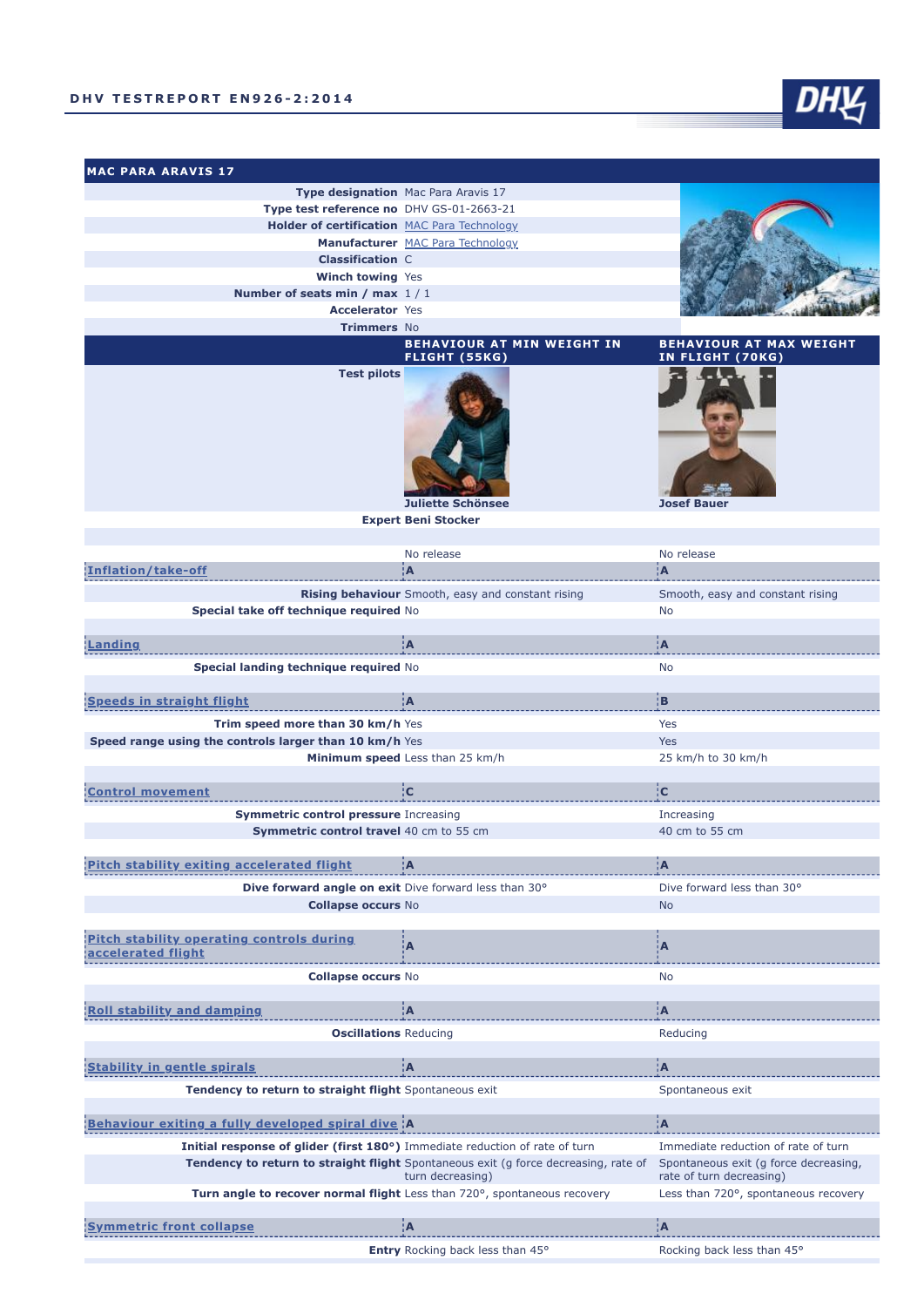|                                                                  | <b>Recovery</b> Spontaneous in less than 3 s                                                                                  | Spontaneous in less than 3 s                                                      |
|------------------------------------------------------------------|-------------------------------------------------------------------------------------------------------------------------------|-----------------------------------------------------------------------------------|
| Dive forward angle on exit Dive forward 0° to 30°                |                                                                                                                               | Dive forward 0° to 30°                                                            |
|                                                                  | <b>Change of course</b> Entering a turn of less than 90°                                                                      | Keeping course                                                                    |
| Cascade occurs No                                                |                                                                                                                               | No                                                                                |
|                                                                  |                                                                                                                               |                                                                                   |
| Folding lines used no                                            |                                                                                                                               | no                                                                                |
|                                                                  |                                                                                                                               |                                                                                   |
| naccelerated collapse (at least 50 % chord)   A                  |                                                                                                                               | ¦A                                                                                |
|                                                                  | <b>Entry</b> Rocking back less than 45°                                                                                       | Rocking back less than 45°                                                        |
|                                                                  | <b>Recovery</b> Spontaneous in less than 3 s                                                                                  | Spontaneous in less than 3 s                                                      |
| Dive forward angle on exit Dive forward 0° to 30°                |                                                                                                                               | Dive forward 0° to 30°                                                            |
|                                                                  |                                                                                                                               |                                                                                   |
|                                                                  | Change of course Entering a turn of less than 90°                                                                             | Keeping course                                                                    |
| Cascade occurs No                                                |                                                                                                                               | No                                                                                |
| Folding lines used no                                            |                                                                                                                               | no                                                                                |
| Accelerated collapse (at least 50 % chord)                       | ¦В                                                                                                                            | ÌА                                                                                |
|                                                                  |                                                                                                                               |                                                                                   |
|                                                                  | Entry Rocking back less than 45°                                                                                              | Rocking back less than 45°                                                        |
|                                                                  | <b>Recovery</b> Spontaneous in less than 3 s                                                                                  | Spontaneous in less than 3 s                                                      |
| Dive forward angle on exit Dive forward 30° to 60°               |                                                                                                                               | Dive forward 0° to 30°                                                            |
|                                                                  | <b>Change of course</b> Entering a turn of less than 90°                                                                      | Keeping course                                                                    |
| <b>Cascade occurs No</b>                                         |                                                                                                                               | No                                                                                |
| Folding lines used no                                            |                                                                                                                               | no                                                                                |
|                                                                  |                                                                                                                               |                                                                                   |
| <b>Exiting deep stall (parachutal stall)</b>                     | ÌА                                                                                                                            | ÌА                                                                                |
| Deep stall achieved Yes                                          |                                                                                                                               | Yes                                                                               |
|                                                                  | <b>Recovery</b> Spontaneous in less than 3 s                                                                                  | Spontaneous in less than 3 s                                                      |
| Dive forward angle on exit Dive forward 0° to 30°                |                                                                                                                               | Dive forward 0° to 30°                                                            |
|                                                                  | Change of course Changing course less than 45°                                                                                | Changing course less than 45°                                                     |
|                                                                  |                                                                                                                               |                                                                                   |
| Cascade occurs No                                                |                                                                                                                               | <b>No</b>                                                                         |
|                                                                  |                                                                                                                               |                                                                                   |
| High angle of attack recovery                                    | įА                                                                                                                            | įΑ                                                                                |
|                                                                  | <b>Recovery</b> Spontaneous in less than 3 s                                                                                  | Spontaneous in less than 3 s                                                      |
| Cascade occurs No                                                |                                                                                                                               | <b>No</b>                                                                         |
|                                                                  |                                                                                                                               |                                                                                   |
| <b>Recovery from a developed full stall</b>                      | įв                                                                                                                            | ÌА                                                                                |
|                                                                  |                                                                                                                               | Dive forward 0° to 30°                                                            |
| Dive forward angle on exit Dive forward 30° to 60°               |                                                                                                                               |                                                                                   |
|                                                                  | <b>Collapse No collapse</b>                                                                                                   | No collapse                                                                       |
| Cascade occurs (other than collapses) No                         |                                                                                                                               | <b>No</b>                                                                         |
| <b>Rocking back</b> Less than 45°                                |                                                                                                                               | Less than 45°                                                                     |
|                                                                  | <b>Line tension Most lines tight</b>                                                                                          | Most lines tight                                                                  |
|                                                                  |                                                                                                                               |                                                                                   |
| <b>Small asymmetric collapse</b>                                 | ¦A                                                                                                                            | ¦Α                                                                                |
| <b>Change of course until re-inflation</b> Less than 90°         |                                                                                                                               | Less than 90°                                                                     |
|                                                                  |                                                                                                                               |                                                                                   |
| Maximum dive forward or roll angle Dive or roll angle 15° to 45° |                                                                                                                               | Dive or roll angle 15° to 45°                                                     |
|                                                                  | Re-inflation behaviour Spontaneous re-inflation                                                                               | Spontaneous re-inflation                                                          |
| Total change of course Less than 360°                            |                                                                                                                               | Less than $360^\circ$                                                             |
|                                                                  | <b>Collapse on the opposite side occurs</b> No (or only a small number of collapsed cells<br>with a spontaneous re inflation) | No (or only a small number of collapsed<br>cells with a spontaneous re inflation) |
| <b>Twist occurs No</b>                                           |                                                                                                                               | <b>No</b>                                                                         |
| Cascade occurs No                                                |                                                                                                                               | <b>No</b>                                                                         |
| Folding lines used no                                            |                                                                                                                               | no                                                                                |
|                                                                  |                                                                                                                               |                                                                                   |
| arge asymmetric collapse.                                        | ¦A                                                                                                                            | ¦B                                                                                |
|                                                                  |                                                                                                                               | 90° to 180°                                                                       |
| Change of course until re-inflation Less than 90°                |                                                                                                                               |                                                                                   |
| Maximum dive forward or roll angle Dive or roll angle 15° to 45° |                                                                                                                               | Dive or roll angle 15° to 45°                                                     |
|                                                                  | Re-inflation behaviour Spontaneous re-inflation                                                                               | Spontaneous re-inflation                                                          |
| Total change of course Less than 360°                            |                                                                                                                               | Less than 360°                                                                    |
|                                                                  | <b>Collapse on the opposite side occurs</b> No (or only a small number of collapsed cells                                     | No (or only a small number of collapsed                                           |
|                                                                  | with a spontaneous re inflation)                                                                                              | cells with a spontaneous re inflation)                                            |
| <b>Twist occurs No</b>                                           |                                                                                                                               | <b>No</b>                                                                         |
| <b>Cascade occurs No</b>                                         |                                                                                                                               | No                                                                                |
| Folding lines used no                                            |                                                                                                                               | no                                                                                |
|                                                                  |                                                                                                                               |                                                                                   |
| <b>Small asymmetric collapse accelerated</b>                     | ¦Α                                                                                                                            | ¦A                                                                                |
| Change of course until re-inflation Less than 90°                |                                                                                                                               | Less than 90°                                                                     |
| Maximum dive forward or roll angle Dive or roll angle 15° to 45° |                                                                                                                               | Dive or roll angle 15° to 45°                                                     |
|                                                                  | Re-inflation behaviour Spontaneous re-inflation                                                                               | Spontaneous re-inflation                                                          |
| Total change of course Less than 360°                            |                                                                                                                               | Less than 360°                                                                    |
|                                                                  |                                                                                                                               |                                                                                   |
|                                                                  | <b>Collapse on the opposite side occurs</b> No (or only a small number of collapsed cells<br>with a spontaneous re inflation) | No (or only a small number of collapsed<br>cells with a spontaneous re inflation) |
| <b>Twist occurs No</b>                                           |                                                                                                                               | <b>No</b>                                                                         |
|                                                                  |                                                                                                                               |                                                                                   |